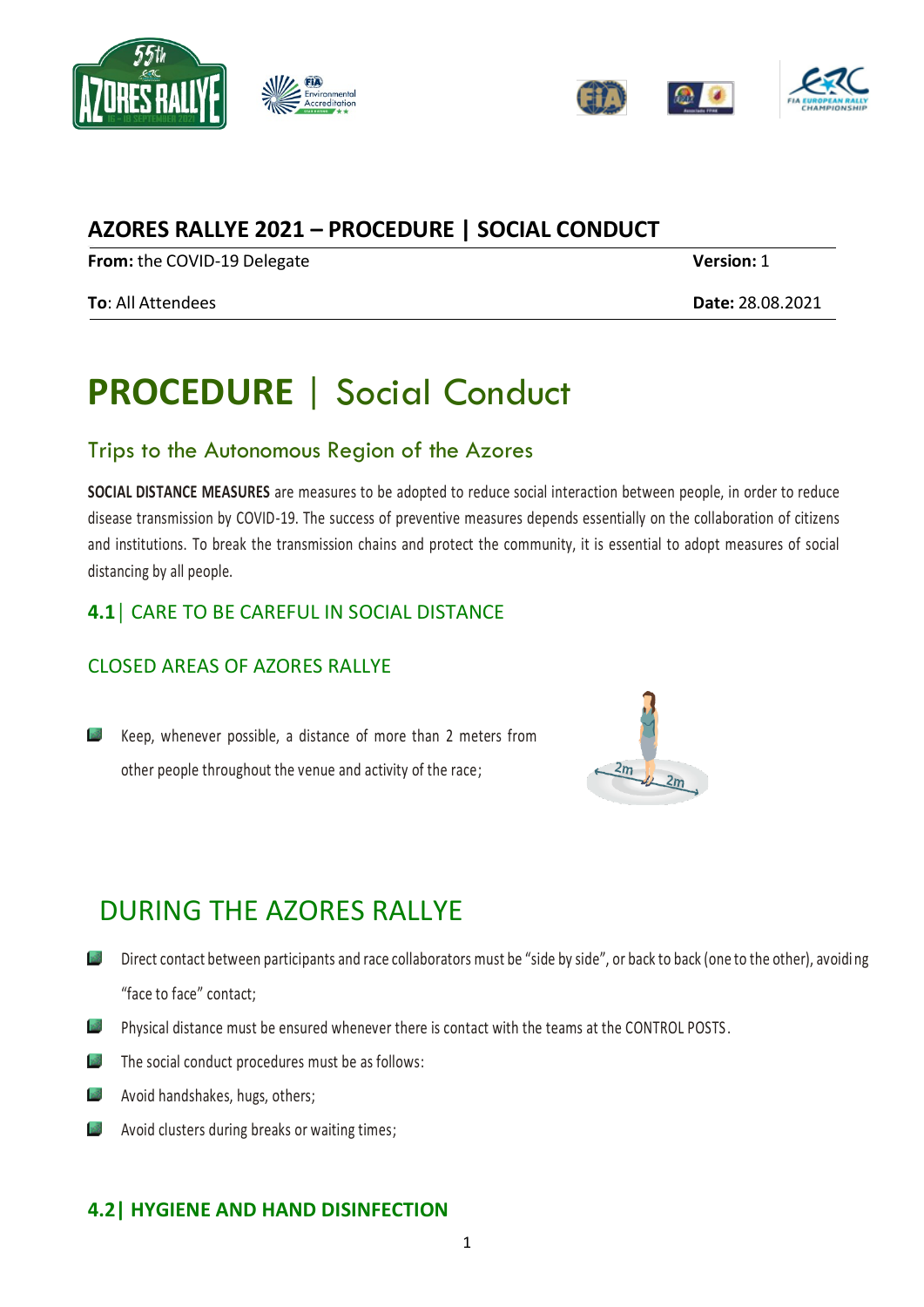





- $\frac{1}{2}$ Wash hands frequently with soap and water, distributed, for at least 20 seconds;
- $\frac{1}{2}$ Hand washing must be complete and regular, carried out throughout the day and whenever justified;
- All Control Points, entrances and exits will be equipped with alcohol-based disinfectant gel dispensers;
- If soap and water is not available, hand sanitizers that have been distributed and present in all vehicles and equipment must be used.

### **4.3| RESPIRATORY LABEL**

- You should not cough or sneeze into your hands or into the air;
- When coughing or sneezing, do so into the elbow, with your forearm bent, or use a tissue (which should be immediately placed in the waste container).